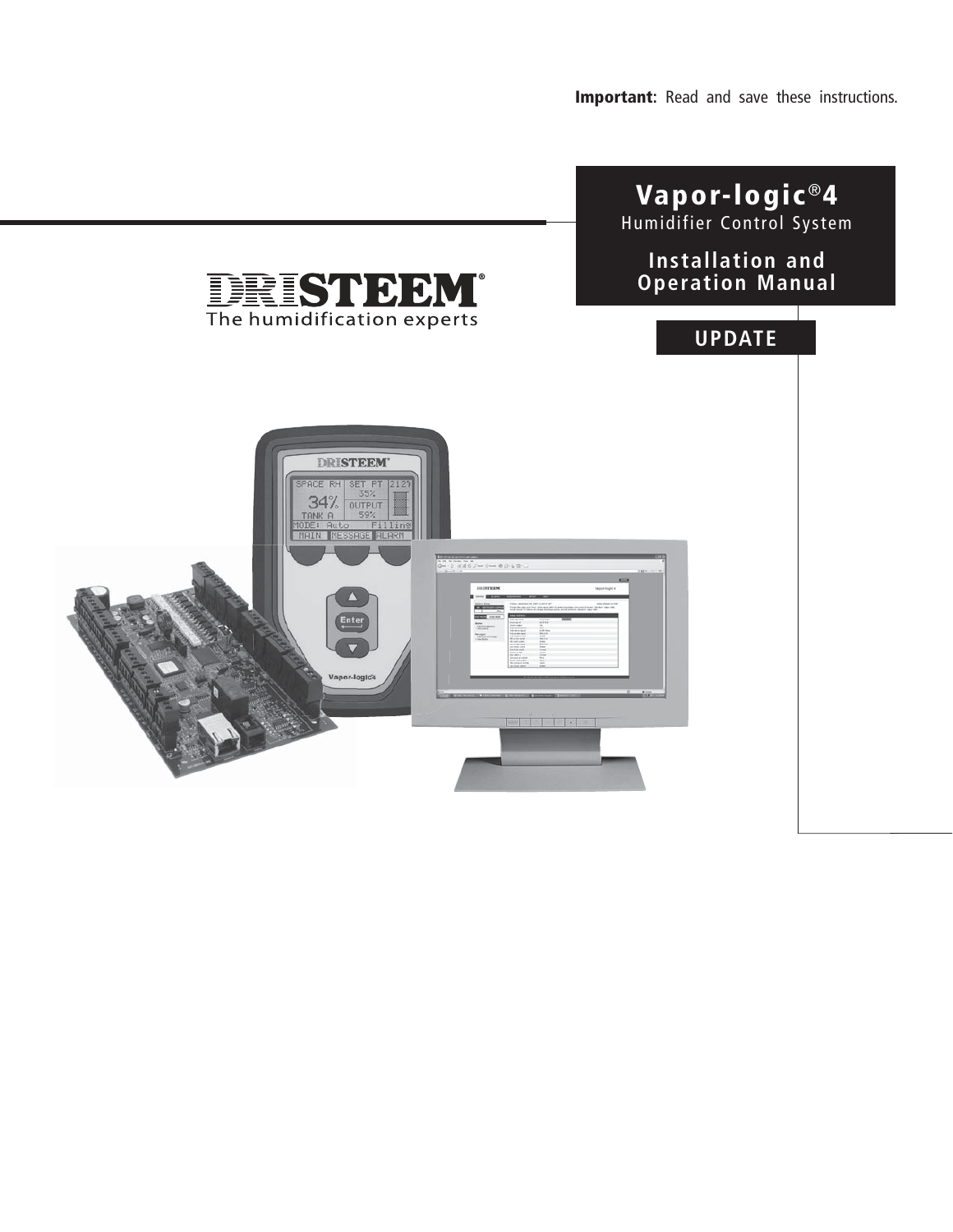### **Field wiring: Communication connections**

 After a system prompt appears, type in **ipconfig** and then hit Enter. The current IP address of the computer should appear. If the first three segments of that IP address are different than the first three segments of the humidifier's default IP (192.168.1.xxx), you must change either your computer or Vapor-logic4's IP address such that they match each other.



- **3. Change the IP address of your humidifier or computer if necessary.**
	- **a. Change the IP address of the humidifier to match your computer.**

 The most straightforward way to change the IP address of the humidifier using Vapor-logic4 is to use the keypad/display. Go to Setup/Communications/Network IP address on the keypad/display and change the IP address such that the first three segments of the computer's settings match the network address. Make sure the last digit of the IP address is different between the humidifier and the computer. Cycle power of Vapor-logic4 board for address change to take effect.

**b. Change the IP address of your computer to match the humidifier.**

 Changing the IP address of the computer being used will likely require administrative privileges for your company's network. Please consult your IT department for this task.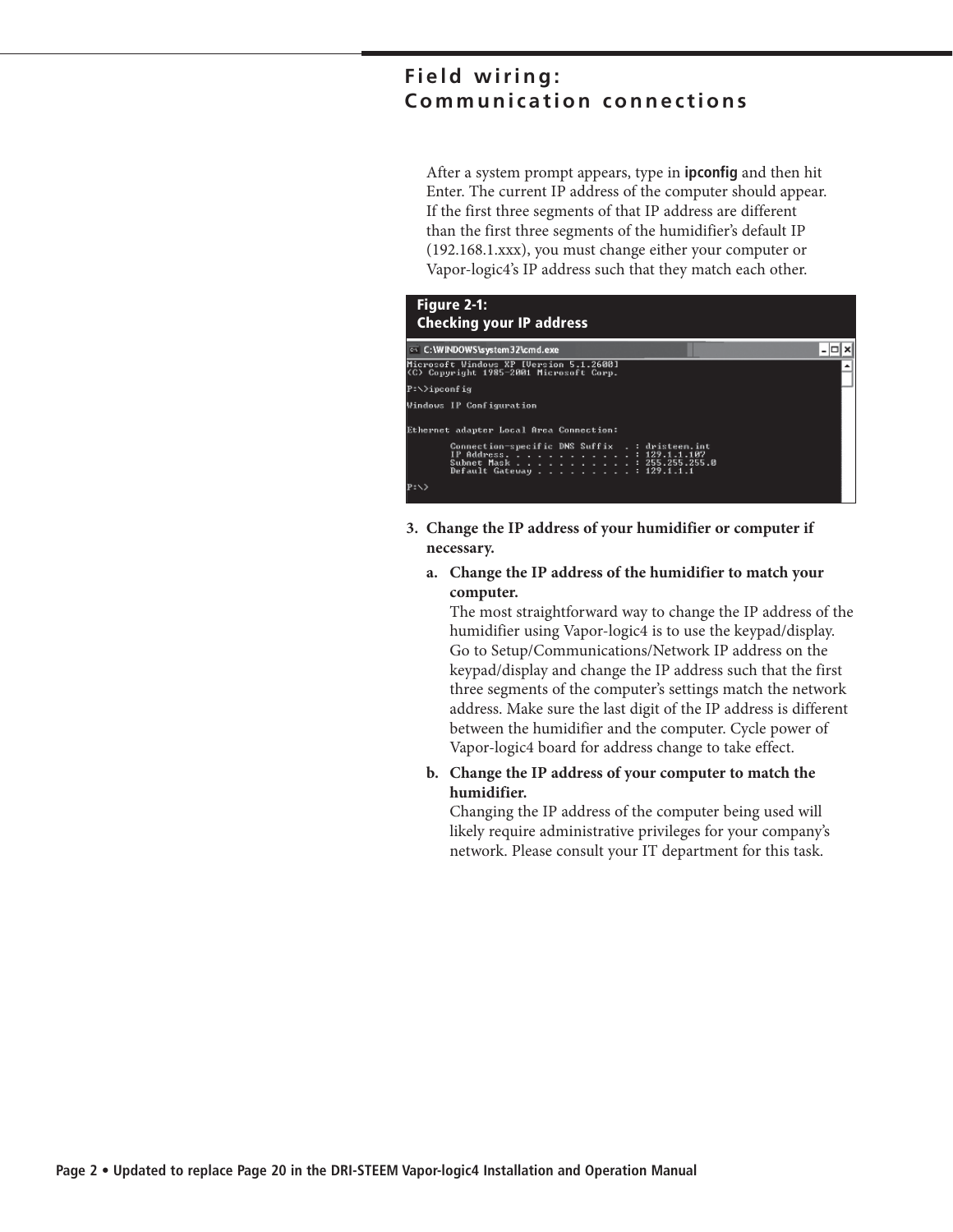# **The Diagnostics screen**

| <b>Table 3-1:</b><br><b>Diagnostics menu</b>            |                          |                          |                                                                                             |
|---------------------------------------------------------|--------------------------|--------------------------|---------------------------------------------------------------------------------------------|
| <b>Menu</b> item                                        | Minimum<br>value         | <b>Maximum</b><br>value  | <b>Notes</b>                                                                                |
| <b>Download data</b>                                    |                          |                          |                                                                                             |
| Alarm history                                           | Ξ.                       | Ξ.                       |                                                                                             |
| RH history                                              | --                       | ă.                       |                                                                                             |
| Temperature history                                     | Ξ.                       | ă.                       |                                                                                             |
| RH and temp history                                     | Щ,                       | ă.                       | Download system data here. Select individual data sets or select "Download all" to download |
| Message history                                         | u.                       | Ξ.                       | all data sets.                                                                              |
| Water converted                                         | Щ,                       | ă.                       |                                                                                             |
| Energy used                                             | u.                       | ă.                       |                                                                                             |
| Download all data                                       | Щ,                       | ă.                       |                                                                                             |
| <b>USB backup/restore</b>                               |                          |                          |                                                                                             |
| Back up settings                                        | No                       | Yes                      | Humidifier settings can be backed up to or restored from a USB flash drive.                 |
| Restore settings                                        | No                       | Yes                      |                                                                                             |
| <b>Humidifier info</b>                                  |                          |                          |                                                                                             |
| Factory string                                          | $\overline{\phantom{a}}$ | Ξ.                       | Displays as-shipped configuration string                                                    |
| Current string                                          | --                       | Ξ.                       | Displays current configuration string                                                       |
| Serial number                                           | --                       | Ξ.                       | Displays humidifier serial number                                                           |
| Firmware version                                        | $\overline{a}$           | $\overline{a}$           | Displays current firmware version of Vapor-logic4 control board                             |
| <b>Test outputs</b>                                     |                          |                          |                                                                                             |
| Fill valve                                              | $\overline{\phantom{a}}$ | $\overline{\phantom{a}}$ |                                                                                             |
| Drain valve                                             | $\overline{\phantom{a}}$ | $\overline{\phantom{a}}$ |                                                                                             |
| Fan control<br>$\overline{\phantom{a}}$                 |                          | $\overline{\phantom{a}}$ | Cycles output to verify operation.                                                          |
| Programmable triac                                      | $\overline{\phantom{a}}$ | Ξ.                       |                                                                                             |
| Dry contact relay                                       | $\overline{\phantom{a}}$ | $\overline{a}$           |                                                                                             |
| Note: Your system may not have all of these parameters. |                          |                          | More on the next page >                                                                     |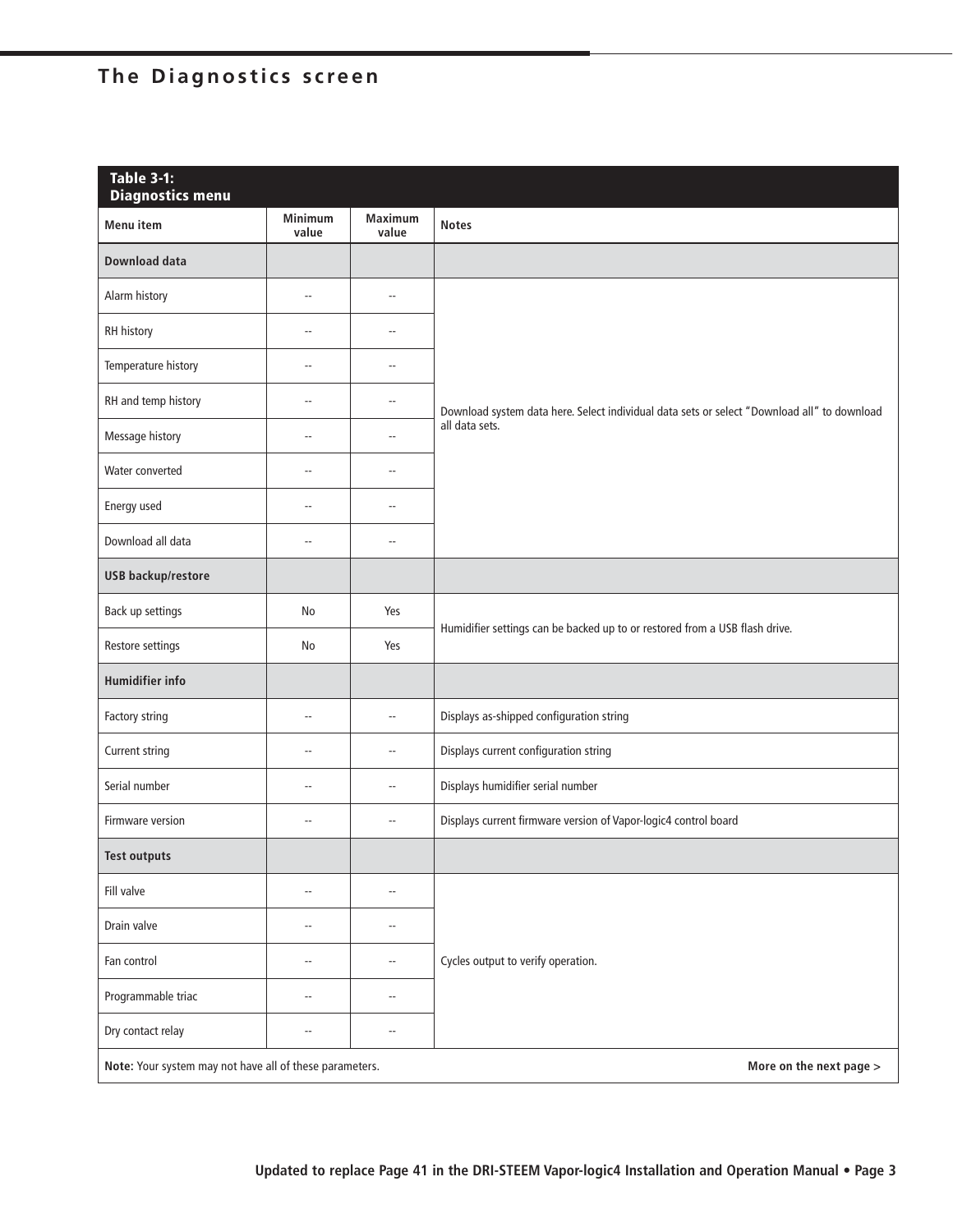## **The Alarms screen**

| <b>Table 4-1:</b><br><b>Alarms menu</b> |                                                                                                                                                                                                                                                                                                   |                           |
|-----------------------------------------|---------------------------------------------------------------------------------------------------------------------------------------------------------------------------------------------------------------------------------------------------------------------------------------------------|---------------------------|
| Alarm label                             | <b>Description</b>                                                                                                                                                                                                                                                                                | Does alarm<br>auto-clear? |
| Tank temp sensor failed                 | Tank temp sensor has failed.                                                                                                                                                                                                                                                                      | No                        |
| RH signal out of range                  | RH signal is out of range.                                                                                                                                                                                                                                                                        | Yes                       |
| Dew point sig. out of range             | Dew point signal is out of range.                                                                                                                                                                                                                                                                 | Yes                       |
| Demand signal                           | Demand signal is out of range.                                                                                                                                                                                                                                                                    | Yes                       |
| Duct RH signal out of range             | Duct RH signal is out of range. Sensor my be faulty.                                                                                                                                                                                                                                              | Yes                       |
| Aux temp sens out of range              | Auxiliary temp sensor signal is out of range.                                                                                                                                                                                                                                                     | Yes                       |
| Water probe miswired                    | Water probe head is miswired or faulty.                                                                                                                                                                                                                                                           | Yes                       |
| Faulty water probe                      | Water probe readings are suspect, likely caused by scale on probe.                                                                                                                                                                                                                                | No                        |
| <b>Excess fill time</b>                 | Fill valve has been on too long during initial tank fill. Bottom probe is not in contact with water.                                                                                                                                                                                              | Yes                       |
| Excess refill time                      | Re-filling is taking too long. Top probe is not in contact with water.                                                                                                                                                                                                                            | Yes                       |
| Tank not draining                       | Drain valve has been open for the prescribed amount of time based on the humidifier model, and water is still<br>touching the low water probe.                                                                                                                                                    | Yes                       |
| Tank overtemp                           | Fault occurs at boiling temperature plus 25 °F (13 °C). All units are put into a keep-cool state where fill and drain<br>cycles operate to keep tank cool. Note: Resolve issue, then clear alarm, shut down humidifier, and restart.                                                              | No                        |
| Excess water no demand                  | Humidifier continues to add water when there is no demand, signifying unit continues to make steam. All units<br>are put into a keep-cool state where fill and drain cycles operate to keep tank water from boiling.<br>Note: Resolve issue, then clear alarm, shut down humidifier, and restart. | No                        |
| No SDU airflow                          | Airflow proving switch in the SDU (space distribution unit, a fan-based dispersion assembly) indicates no airflow.<br>No steam is produced while alarm is active.                                                                                                                                 | Yes                       |
| No power vent airflow                   | Pressure switch indicates there is no airflow at the power venter.                                                                                                                                                                                                                                | Yes                       |
| No combustion airflow                   | Switch indicates the combustion air damper is closed.                                                                                                                                                                                                                                             | Yes                       |
| <b>Blocked flue</b>                     | Flue pressure switch indicates positive pressure in flue. GTS will not ignite when this fault is active.                                                                                                                                                                                          | Yes                       |
| Burner 1, 2, 3, or 4 fault              | Burner tried one or more times to light and did not succeed. Once this fault is active, Vapor-logic4 locks out the<br>burner and does not try to light it again until fault is cleared. Other burners can run.                                                                                    | No                        |
| Ignition mod. 1, 2, 3, or 4 fault       | Ignition module has not opened the gas valve. Once this fault is active, Vapor-logic4 locks out the ignition module<br>and does not try to start it again until fault is cleared. Other ignition modules can run.                                                                                 | No                        |
| Blower 1, 2, 3, or 4 fault              | Blower is turning at less than the specified minimum RPM. Unit not allowed to run.                                                                                                                                                                                                                | Yes                       |
| Gas valve 1, 2, 3, or 4 fault           | Gas valve is on when it should be off. Unit not allowed to run.                                                                                                                                                                                                                                   | Yes                       |
| Low water                               | Low water probe is in contact with water and low water sensor is not in contact with water.                                                                                                                                                                                                       | Yes                       |
| Low input signal current                | Demand signal by others current is below minimum threshold.                                                                                                                                                                                                                                       | Yes                       |
|                                         |                                                                                                                                                                                                                                                                                                   |                           |

**Notes:**

• See the troubleshooting section in this manual for alarm possible causes and recommended actions.

The Alarms Log displays alarm name, date and time of occurrence, plus "Active," "Cleared" or "Auto-cleared."

 $\bullet\,$  Active alarms display first in the Alarms Log, followed by cleared alarms (auto-cleared and/or manually-cleared) listed in order of occurrence.

• The Alarms Log displays maximum 30 alarms. Cleared alarms leave the log first.

• If an alarm event occurs and is not manually or auto-cleared during unit operation, the alarm will stay there until there is demand and the unit is running.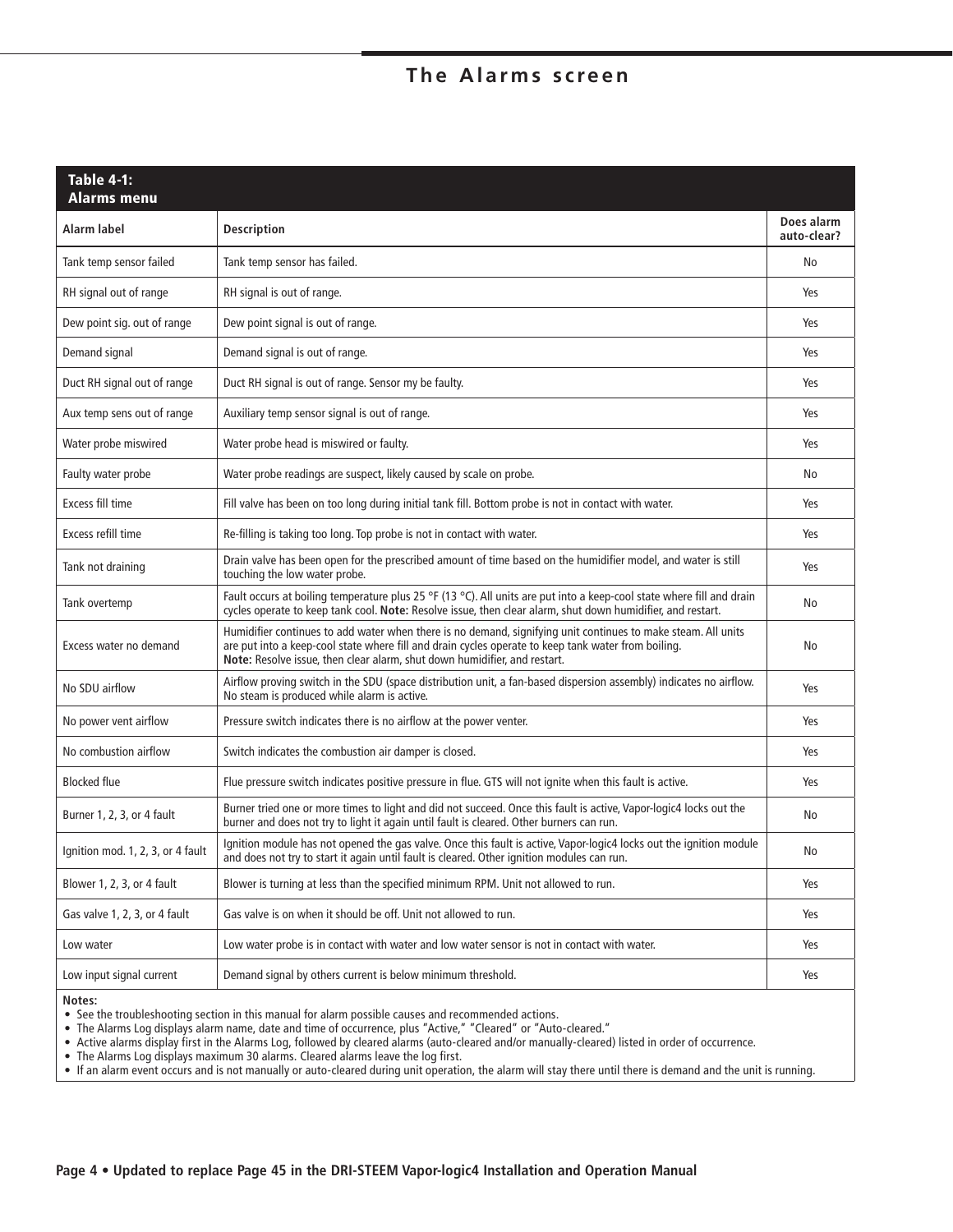### **Security, downloading data, and data backup and restore**

#### Security/password

To control who can change Vapor-logic4 settings, enable the security function and define a password in the Setup menu. Enter four digits, numbers only, and define the time-out period (minutes of inactivity before Vapor-logic4 reverts to read-only mode). The Web interface and the keypad/display can have separate passwords.

### **Important: Write down this password and keep in a secure location.**

### **Downloading historical data**

Vapor-logic4 retains the following data sets:

- RH history (seven rolling days of data acquired at one-minute intervals)
- Temperature history (seven rolling days of data acquired at oneminute intervals)
- RH and temperature history (seven rolling days of data acquired at one-minute intervals)
- Water converted (pounds/kilograms of water converted to steam since last reset)
- Energy used (kW hours or therms used since last reset)

To download data, go to the download data section of the Diagnostic screen.

### **Data backup and restore**

Vapor-logic4 data can be backed up to a USB flash drive. The backup file contains all information relative to the humidifier, including firmware, user settings, model number, serial number, and the configuration string.

Backup files use the serial number in the backup file name so that the file is easily matched to a particular humidifier.

To create a backup file:

- 1. Insert a USB flash drive into the USB port on the Vapor-logic4 board.
- 2. Go to Diagnostics/USB backup-restore/Back up settings
- 3. Select Yes. The backup process is complete when LED-2 (see Figure 61-1) illuminates.

To restore from a backup file:

- 1. Insert the USB flash drive with that humidifier's backup file into the USB port on the Vapor-logic4 board.
- 2. Go to Diagnostics/USB backup-restore/Restore settings
- 3. Select Yes. Note that the serial number of the humidifier and backup file must match to complete the restore process.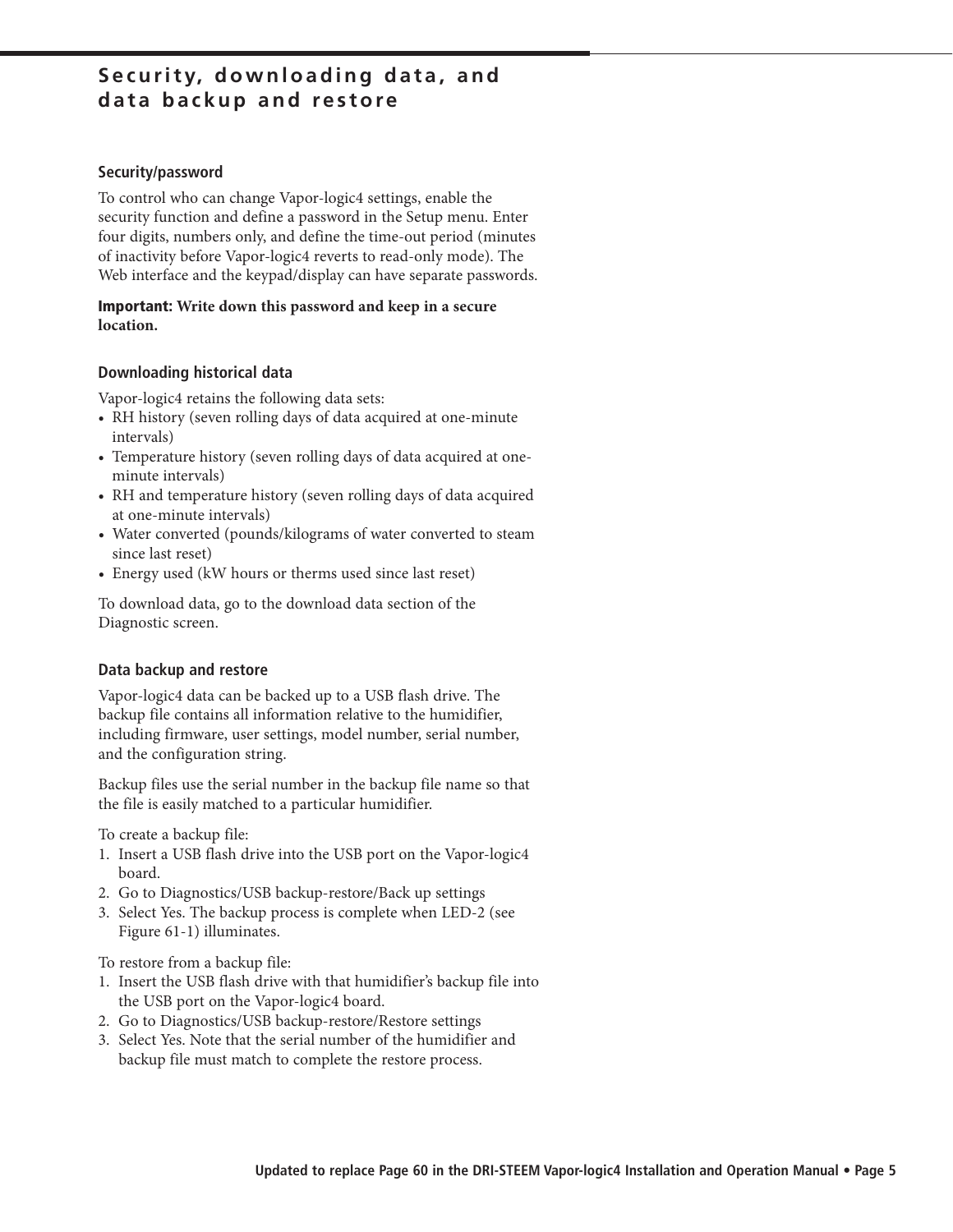### **Firmware updates**



#### **How to unzip a file**

If you are using Windows XP, then your operating system has built-in support for Zip files, and the instructions above should work for unzipping a file. If the above instructions do not work for opening the VL4\_update.zip file, then you may need to install a special application. One application that has a free download is available at http://www.winzip.com/ prod\_down.htm

#### **Firmware updates**

- 1. Obtain the firmware update file from your DRI-STEEM representative or distributor. The update file will be titled VL4\_update.zip or similar. Save this file and note the location where you have saved the file.
- 2. Locate the file just saved and double click on the file (VL4\_update.zip); Windows Explorer should unzip the file and open a window that has the firmware update folder titled VL4\_update or similar.

Note: If Windows Explorer does not open when you double-click on the file named VL4\_update.zip, see instructions below about unzipping files.

**Important:** Do not change the name of this folder.

3. Copy the unzipped folder (VL4\_update) to the root directory of a USB flash drive (do not place within another folder).

**Important:** If the USB flash drive already has a folder named VL4\_update, either delete the folder or rename it prior to saving the latest update folder on the USB. Do not overwrite its contents.

- 4. Place the humidifier system in Standby mode.
- 5. Insert the USB flash drive loaded with the firmware update folder into the USB port on the Vapor-logic4 board.
- 6. Disconnect power to the Vapor-logic4 board.
- 7. Reconnect power to the Vapor-logic4 board.
- 8. Wait for LED-2 (the LED light closest to P1 on the Vapor-logic4 board) or the display to illuminate on and off, and then remove the USB flash drive. The update has now been loaded on to the Vapor-logic4 board.

**CAUTION!** DO NOT REMOVE THE USB FLASH DRIVE BEFORE LED-2 OR THE DISPLAY ILLUMINATES ON AND OFF. Doing so can corrupt the update and may render the control board useless. If in doubt, check the version number on the display (when available) or wait five (5) minutes from when the power was turned on to remove the USB flash drive.

**Important:** Remove the USB flash drive after LED-2 or the display illuminates on and off. If power is cycled again while the USB is inserted, the upgrade process repeats and must be allowed to complete before the USB is removed.

- 9. Verify the firmware update is complete by going to the Humidifier info section of the Diagnostics screen on the keypad/display or Web interface. Firmware version should now be 1.1.0
- 10. Update the clock/calendar to today's date.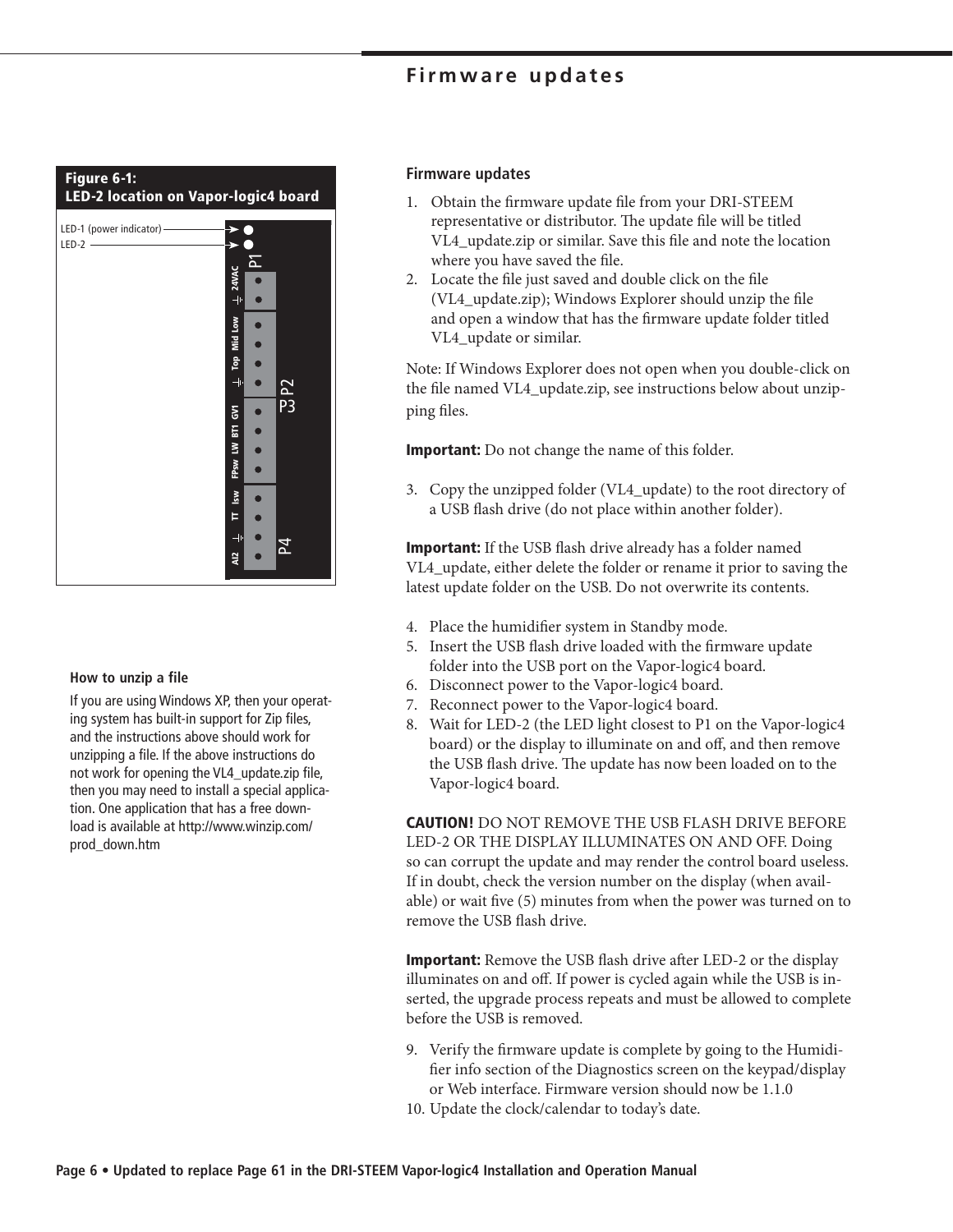| <b>Table 7-1:</b><br>Interoperability variable and object names |                               |                           |                             |                           |                                                                                                                                                  |               |               |                              |                              |
|-----------------------------------------------------------------|-------------------------------|---------------------------|-----------------------------|---------------------------|--------------------------------------------------------------------------------------------------------------------------------------------------|---------------|---------------|------------------------------|------------------------------|
| Variable name and<br><b>BACnet object name</b>                  | <b>Read Only</b><br>$(RO)$ or | <b>Modbus</b><br>register | <b>BACnet</b><br>Object     | LonTalk variable<br>names | <b>Description</b>                                                                                                                               |               | Units         |                              | Range                        |
|                                                                 | <b>Read Write</b><br>(RW)     | number                    | <b>Type and</b><br>Instance |                           |                                                                                                                                                  | I-P units     | SI units      | I-P units                    | SI units                     |
| Read-only analog variables                                      |                               |                           |                             |                           |                                                                                                                                                  |               |               |                              |                              |
| Space_RH                                                        | R <sub>O</sub>                | $IR-1$                    | AI-01                       | nvoSpaceRH                | Read the relative<br>humidity content of the<br>air in the space being<br>humidified.                                                            | $\frac{0}{0}$ | $\frac{0}{0}$ | 0 to 100                     | 0 to 100                     |
| Space_dew_point                                                 | R <sub>O</sub>                | $IR-2$                    | $AI-02$                     | nvoSpaceDewPoint          | Read the dew point of<br>the air in the space being<br>humidified.                                                                               | °F            | °C            | 20 to 80                     | $-6$ to 26                   |
| Duct_RH                                                         | RO                            | $IR-3$                    | $AI-03$                     | nvoDuctRH                 | Read the relative<br>humidity content of the<br>air in the duct.                                                                                 | $\frac{0}{0}$ | $\frac{0}{0}$ | 0 to 100                     | 0 to 100                     |
| Steam demand mass                                               | RO                            | $IR-4$                    | $AI-04$                     | nvoSteamDmndMass          | Read the steam demand<br>in pounds or kilograms<br>per hour.                                                                                     | lbs/hr        | kg/h          | 0 <sub>to</sub><br>100,000   | 0 <sub>to</sub><br>100,000   |
| Steam_demand_percent                                            | <b>RO</b>                     | $IR-5$                    | $AI-05$                     | nvoSteamDemand%           | Read the steam demand<br>as a percentage of the<br>humidifier's total capacity.                                                                  | $\frac{0}{0}$ | $\frac{0}{0}$ | 0 to 100                     | 0 to 100                     |
| Aux_temp                                                        | RO                            | $IR-6$                    | AI-06                       | nvoAuxTemp                | Read the temperature of<br>the auxiliary temperature<br>sensor.                                                                                  | °F            | °C            | -20 to 160                   | -29 to 170                   |
| Tank_temp                                                       | R <sub>O</sub>                | $IR-7$                    | AI-07                       | nvoTankTemp               | Read the temperature<br>of the water in the<br>humidifier's evaporating<br>chamber.                                                              | °F            | °C            | $-240$ to<br>265             | $-151$ to<br>129             |
| Steam_output_mass                                               | R <sub>O</sub>                | $IR-8$                    | $AV-1$                      | nvoSteamOutMass           | Read the estimated<br>amount of steam the<br>humidifier is producing<br>in pounds or kilograms<br>per hour.                                      | lbs/hr        | kg/h          | 0 <sub>to</sub><br>100,000   | 0 <sub>to</sub><br>100,000   |
| Steam_output_percent                                            | R <sub>O</sub>                | $IR-9$                    | $AV-2$                      | nvoSteamOutput%           | Read the estimated<br>amount of steam the<br>humidifier is producing<br>as a percentage of the<br>humidifier's total capacity.                   | $\%$          | &             | 0 to 100                     | 0 to 100                     |
| Water until ADS                                                 | <b>RO</b>                     | IR-10                     | $AV-3$                      | nvoWaterUntilADS          | Read the pounds or<br>kilograms of water<br>remaining to be<br>converted to steam<br>before the next automatic<br>drain sequence (ADS)<br>cycle. | lbs           | kg            | 0 <sub>to</sub><br>2,200,000 | 0 <sub>to</sub><br>1,000,000 |
| Water_until_service                                             | <b>RO</b>                     | $IR-11$                   | $AV-4$                      | nvoWaterTilSrvc           | Read the pounds or<br>kilograms of water<br>remaining to be<br>converted to steam<br>before the next service<br>cycle.                           | Ibs           | kg            | 0 <sub>to</sub><br>2,200,000 | 0 <sub>to</sub><br>1,000,000 |
|                                                                 |                               |                           |                             |                           |                                                                                                                                                  |               |               | More on the next page >      |                              |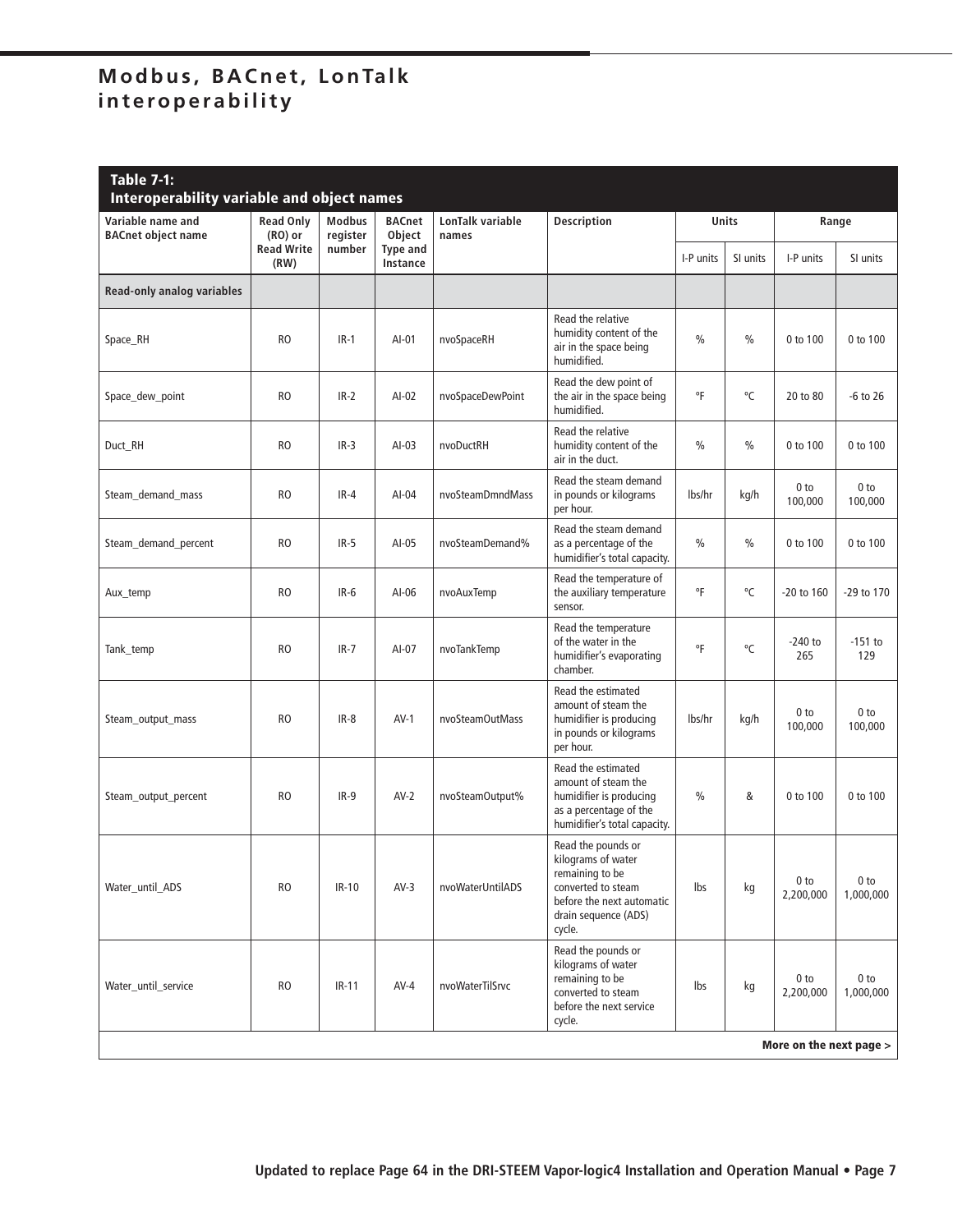| Table 8-1:<br>Interoperability variable and object names |                               |                           |                             |                           |                                                                                                                                                                                    |                          |                          |                            |                            |
|----------------------------------------------------------|-------------------------------|---------------------------|-----------------------------|---------------------------|------------------------------------------------------------------------------------------------------------------------------------------------------------------------------------|--------------------------|--------------------------|----------------------------|----------------------------|
| Variable name and<br><b>BACnet object name</b>           | <b>Read Only</b><br>$(RO)$ or | <b>Modbus</b><br>register | <b>BACnet</b><br>Object     | LonTalk variable<br>names | <b>Description</b>                                                                                                                                                                 | <b>Units</b>             |                          | Range                      |                            |
|                                                          | <b>Read Write</b><br>(RW)     | number                    | <b>Type and</b><br>Instance |                           |                                                                                                                                                                                    | I-P units                | SI units                 | I-P units                  | SI units                   |
| Setup variables                                          |                               |                           |                             |                           |                                                                                                                                                                                    |                          |                          |                            |                            |
|                                                          | Write                         | $HR-1$                    | <b>MSV-01</b>               | nviRunMode                | Set the current mode of<br>the unit or system. The<br>defined options are:<br>1 Auto<br>2 Local standby<br>3 System standby<br>4 Manual drain                                      | $\overline{a}$           | $\overline{\phantom{a}}$ | 1 to $4$                   | $1$ to $4$                 |
| Run_mode                                                 | Read                          | $HR-1$                    | <b>MSV-01</b>               | nvoRunMode                | Read the current mode<br>of the unit or system. The<br>defined options are:<br>1 Auto<br>2 Local standby<br>3 System standby<br>4 Manual drain<br>5 Test outputs<br>6 Test run     |                          | $\overline{\phantom{a}}$ | $1$ to $6$                 | $1$ to $6$                 |
| Space_RH_set_point                                       | Write                         | $HR-2$                    | AV-05                       | nviSpaceRHsetPt           | Set or read the humidity<br>set point for the space<br>being humidified.                                                                                                           | $\frac{0}{0}$            | $\frac{0}{0}$            | 0 to 100                   | 0 to 100                   |
|                                                          | Read                          | $HR-2$                    | AV-05                       | nvoSpaceRHsetPt           |                                                                                                                                                                                    | $\frac{0}{0}$            | $\frac{0}{0}$            | 0 to 100                   | 0 to 100                   |
| Space_dew_point_set_point                                | Write                         | $HR-3$                    | AV-06                       | nviSpaceDewPtSP           | Set or read the dew point<br>set point for the space                                                                                                                               | °F                       | °C                       | 20 to 80                   | $-6$ to 26                 |
|                                                          | Read                          | $HR-3$                    | AV-06                       | nvoSpaceDewPtSP           | being humidified.                                                                                                                                                                  | °F                       | °C                       | 20 to 80                   | $-6$ to 26                 |
| Duct_high_limit_set_point                                | Write                         | $HR-4$                    | AV-07                       | nviDuctHLsetPt            | Set or read the duct high<br>limit set point.                                                                                                                                      | $\%$                     | $\frac{0}{0}$            | 0 to 100                   | 0 to 100                   |
|                                                          | Read                          | $HR-4$                    | AV-07                       | nvoDuctHLsetPt            |                                                                                                                                                                                    | $\frac{0}{0}$            | $\frac{0}{0}$            | 0 to 100                   | 0 to 100                   |
| Fieldbus_demand_mass                                     | Write Only                    | $HR-5$                    | AV-08                       | nviFbusDemndMass          | Set the steam output<br>(as demanded via the<br>fieldbus) as a percentage<br>of the humidifier's total<br>capacity.                                                                | lbs/hr                   | kg/h                     | 0 <sub>to</sub><br>100,000 | 0 <sub>to</sub><br>100,000 |
| Fieldbus_demand_%                                        | Write Only                    | HR-6                      | AV-09                       | nviFldBusDemand%          | Set the steam output (as<br>demanded via fieldbus)<br>in pounds or kilograms<br>per hour. If the request<br>exceeds the unit's<br>capacity, the unit will run<br>at 100% capacity. | $\%$                     | $\%$                     | 0 to 100                   | 0 to 100                   |
| PID_band                                                 | <b>RW</b>                     | $HR-7$                    | AV-10                       | nciPIDband                | Set the PID band.                                                                                                                                                                  | $\%$                     | $\%$                     | 0 to 50                    | 0 to 50                    |
| PID-Kp                                                   | <b>RW</b>                     | $HR-8$                    | AV-11                       | nciPIDkp                  | Set the PID-Kp<br>(proportional gain) factor.                                                                                                                                      | $\overline{\phantom{a}}$ | $\overline{\phantom{a}}$ | 0 to 1000                  | 0 to 1000                  |
| PID-Ki                                                   | RW                            | $HR-9$                    | AV-12                       | nciPIDki                  | Set the PID-Ki (integral<br>gain) factor.                                                                                                                                          | $\overline{\phantom{a}}$ | $\overline{\phantom{a}}$ | 0 to 1000                  | 0 to 1000                  |
| PID-Kd                                                   | RW                            | <b>HR-10</b>              | $AV-13$                     | nciPIDkd                  | Set the PID-Kp (derivative<br>qain) factor.                                                                                                                                        | $\overline{\phantom{a}}$ | $\overline{\phantom{a}}$ | 0 to 1000                  | 0 to 1000                  |
|                                                          |                               |                           |                             |                           |                                                                                                                                                                                    |                          |                          | More on the next page >    |                            |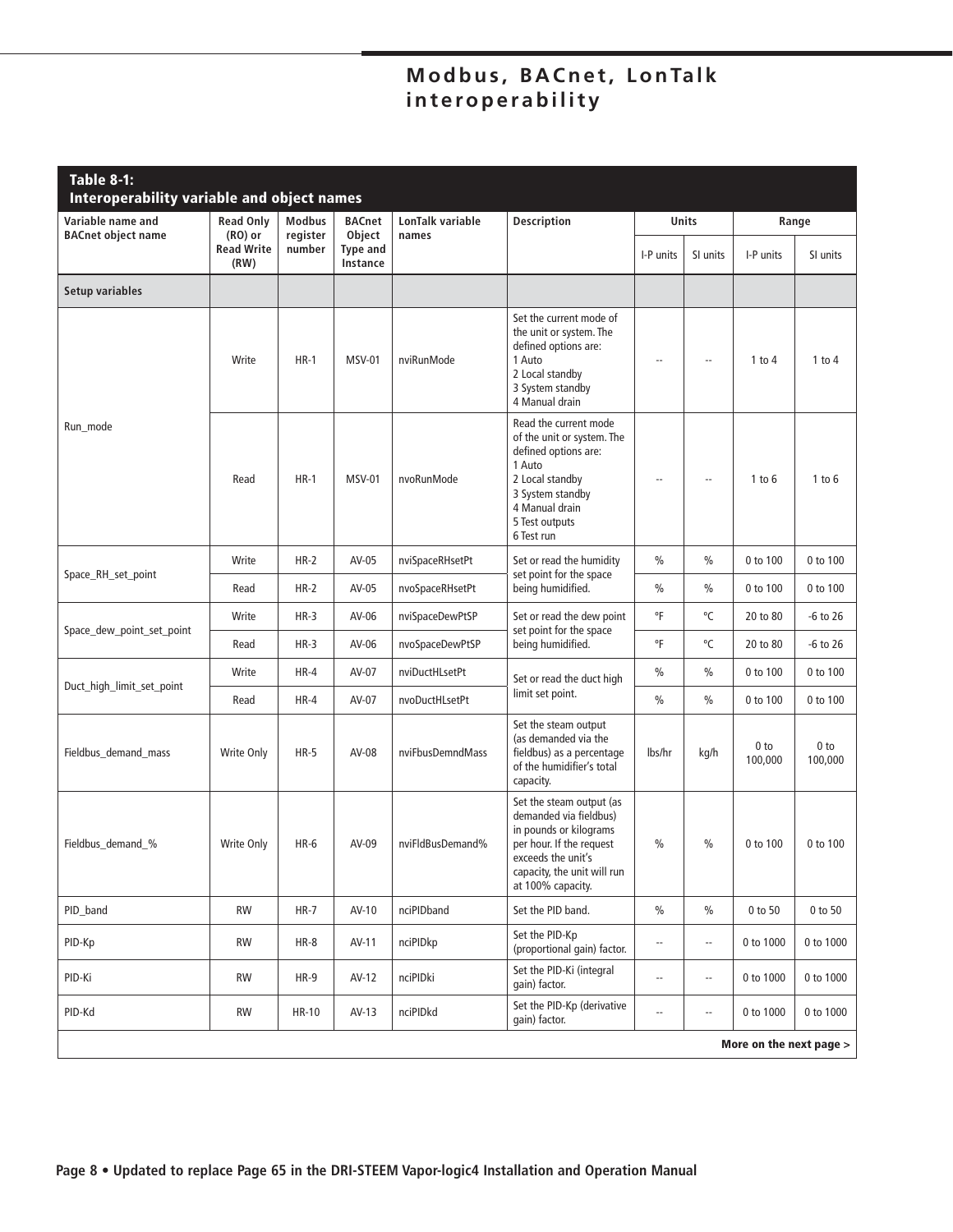| <b>Table 9-1:</b><br><b>Interoperability variable and object names</b> |                                                                                   |                           |                             |                            |                                          |                          |                          |                          |                          |  |
|------------------------------------------------------------------------|-----------------------------------------------------------------------------------|---------------------------|-----------------------------|----------------------------|------------------------------------------|--------------------------|--------------------------|--------------------------|--------------------------|--|
| Variable name and<br><b>BACnet object name</b>                         | <b>Read Only</b><br>$(RO)$ or                                                     | <b>Modbus</b><br>register | <b>BACnet</b><br>Object     | LonTalk variable<br>names* | <b>Description</b>                       | Units                    |                          |                          | Range                    |  |
|                                                                        | <b>Read Write</b><br>(RW)                                                         | number                    | <b>Type and</b><br>Instance |                            |                                          | I-P units                | SI units                 | I-P units                | SI units                 |  |
| Read-only digital I/O                                                  |                                                                                   |                           |                             |                            |                                          |                          |                          |                          |                          |  |
| Airflow_proving_switch                                                 | <b>RO</b>                                                                         | $DI-1$                    | <b>BI-01</b>                | nvoAirflowSwitch           | 0=Open; 1=Closed                         | $\overline{\phantom{a}}$ | $\overline{\phantom{a}}$ | --                       | $\overline{\phantom{a}}$ |  |
| Duct_HL_switch                                                         | <b>RO</b>                                                                         | $DI-2$                    | <b>BI-02</b>                | nvoDuctHLswitch            | 0=Open; 1=Closed                         | $\overline{\phantom{a}}$ | $\overline{a}$           | --                       | $\overline{\phantom{a}}$ |  |
| Safety_interlock                                                       | <b>RO</b>                                                                         | $DI-3$                    | <b>BI-03</b>                | nvoSafetyl-lock            | 0=Open; 1=Closed                         | $\overline{\phantom{a}}$ | $\overline{a}$           | --                       | $\overline{\phantom{a}}$ |  |
| Combustion_air_damper_<br>(GTS)                                        | <b>RO</b>                                                                         | $DI-4$                    | $BI-04$                     | nvoCombustAirDmp           | 0=Damper Closed;<br>1=Damper Open        | $\overline{a}$           | $\overline{a}$           | $\overline{a}$           | --                       |  |
| Flue_pressure_switch_(GTS)                                             | <b>RO</b>                                                                         | $DI-5$                    | <b>BI-05</b>                | nvoFluePressurSw           | 0=Open; 1=Closed                         | $\overline{\phantom{a}}$ | $\overline{a}$           | --                       | $\overline{a}$           |  |
| Power vent switch (GTS)                                                | <b>RO</b>                                                                         | $DI-6$                    | <b>BI-06</b>                | nvoPowerVentSwch           | 0=Vent Off; 1=Vent On                    | $\overline{\phantom{a}}$ | $\overline{a}$           | --                       | $\overline{a}$           |  |
| Low_water_sensor_(GTS)                                                 | <b>RO</b>                                                                         | $DI-7$                    | <b>BI-07</b>                | nvoLowWaterSensr           | 0=No Water; 1=Water                      | $\overline{\phantom{a}}$ | $\overline{a}$           | --                       | --                       |  |
| Fill_valve                                                             | <b>RO</b>                                                                         | $DI-8$                    | <b>BO-01</b>                | nvoFillValve               | 0=Closed; 1=Open                         | $\overline{\phantom{a}}$ | $\overline{\phantom{a}}$ | --                       | $\overline{a}$           |  |
| Drain_valve                                                            | <b>RO</b>                                                                         | $DI-9$                    | BO-02                       | nvoDrainValve              | 0=Not Draining;<br>$1 = Draining$        | $\overline{a}$           | $\overline{\phantom{a}}$ | --                       | $\overline{a}$           |  |
| <b>Faults and alarms</b>                                               |                                                                                   |                           |                             |                            |                                          |                          |                          |                          |                          |  |
| Active_messages_exist                                                  | <b>RO</b>                                                                         | $DV-1$                    | <b>BV-01</b>                | nvoMessages                | Flags all active messages                | $\overline{\phantom{a}}$ | $\overline{a}$           | --                       | $\overline{\phantom{a}}$ |  |
| Active_auto_cleared_alarms_<br>exist                                   | <b>RO</b>                                                                         | $DV-2$                    | <b>BV-02</b>                | nvoAlarms1                 | Flags all auto-cleared<br>alarms         | $\overline{\phantom{a}}$ | $\overline{\phantom{a}}$ | $\overline{a}$           | $\overline{a}$           |  |
| Active_manually_cleared_<br>alarms_exist                               | <b>RO</b>                                                                         | $DV-3$                    | BV-03                       | nvoAlarms2                 | Flags all manually cleared<br>alarms     | $\sim$                   | $\overline{a}$           | $\overline{a}$           | $\overline{a}$           |  |
| Clear_all_faults                                                       | <b>RW</b>                                                                         | $DV-4$                    | <b>BV-04</b>                | nviClearAllFaults          | When set will clear all<br>active faults | --                       | $\overline{\phantom{a}}$ | $\overline{a}$           | $\overline{a}$           |  |
| Alarm_tank_temp_sensor_<br>failed                                      | <b>RW</b>                                                                         | $DV-5$                    | <b>BV-05</b>                | nvoAlrmTnkTmpSen           | See Alarms menu.                         | $\overline{\phantom{a}}$ | --                       | --                       | ۰.                       |  |
| Alarm_tank_overtemp                                                    | <b>RW</b>                                                                         | $DV-6$                    | <b>BV-06</b>                | nvoAlrmOvertemp            | See Alarms menu.                         | $-$                      | $\overline{\phantom{a}}$ | $\overline{a}$           | $\overline{\phantom{a}}$ |  |
| Alarm_RH_signal_out_of_<br>range                                       |                                                                                   |                           |                             | nvoAlrmRHsignal            | See Alarms menu.                         | $\overline{a}$           | $\overline{\phantom{a}}$ | $\overline{a}$           | $\overline{a}$           |  |
| Alarm_dew_pt_sig_out_of_<br>range                                      | <b>RW</b>                                                                         | $DV-7$                    | <b>BV-07</b>                | nvoAlrmDewPtSqnl           | See Alarms menu.                         | $\overline{a}$           | $\overline{\phantom{a}}$ | $\overline{\phantom{a}}$ | $-$                      |  |
| Alarm_demand_sig_out_of_<br>range                                      |                                                                                   |                           |                             | nvoAlrmDemndSqnl           | See Alarms menu.                         | $\overline{\phantom{a}}$ | $\overline{a}$           | $\overline{a}$           | $\overline{\phantom{a}}$ |  |
| Alarm_duct_RH_sig_out_of_<br>range                                     | <b>RW</b>                                                                         | DV-8                      | <b>BV-08</b>                | nvoAlrmDuctRHsig           | See Alarms menu.                         | $\overline{\phantom{a}}$ | --                       | --                       | $\overline{\phantom{a}}$ |  |
| Alarm_aux_temp_sens_out_<br>of_rnge                                    | RW                                                                                | $DV-9$                    | <b>BV-09</b>                | nvoAlrmAuxTemp             | See Alarms menu.                         | $\overline{\phantom{a}}$ | $\overline{\phantom{a}}$ | --                       | $\overline{\phantom{a}}$ |  |
| Alarm_water_probe_miswired                                             | <b>RW</b>                                                                         | <b>DV-10</b>              | <b>BV-10</b>                | nvoAlrmProbeWire           | See Alarms menu.                         | $\overline{\phantom{a}}$ | $\overline{\phantom{a}}$ | $\overline{\phantom{a}}$ | --                       |  |
| Alarm_water_probe_failed                                               | <b>RW</b>                                                                         | <b>DV-11</b>              | <b>BV-11</b>                | nvoAlrmProbeFail           | See Alarms menu.                         | $\overline{\phantom{a}}$ | --                       | --                       | --                       |  |
| Note:                                                                  | * nvi LonTalk SNVT's are write-only; nvo are read-only<br>More on the next page > |                           |                             |                            |                                          |                          |                          |                          |                          |  |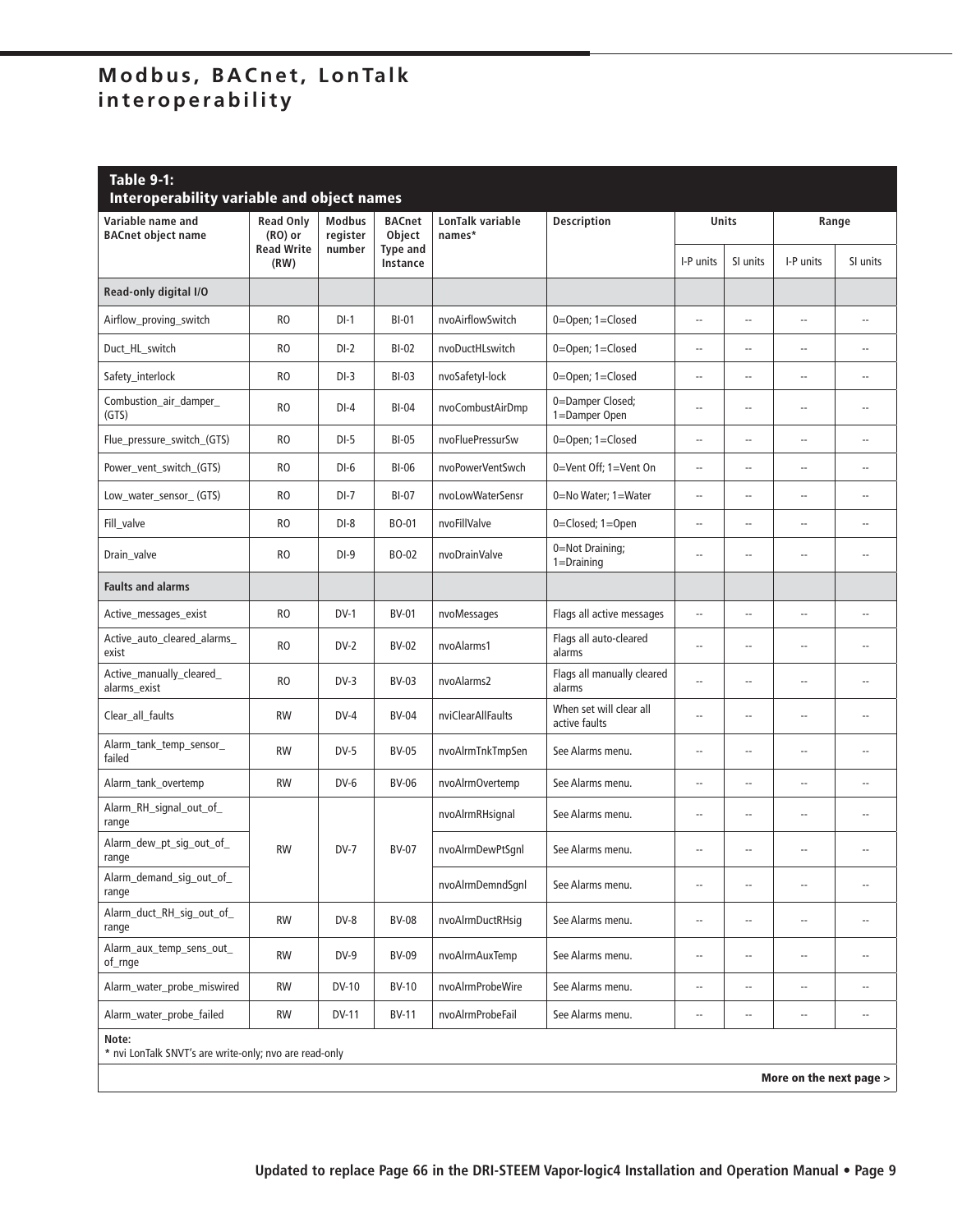| <b>Table 10-1:</b><br>Interoperability variable and object names |                                        |                    |                                       |                  |                    |                          |                          |                          |                          |
|------------------------------------------------------------------|----------------------------------------|--------------------|---------------------------------------|------------------|--------------------|--------------------------|--------------------------|--------------------------|--------------------------|
| Variable name and                                                | <b>Read Only</b>                       | <b>Modbus</b>      | <b>BACnet</b>                         | LonTalk variable | <b>Description</b> | <b>Units</b>             |                          | Range                    |                          |
| <b>BACnet object name</b>                                        | $(RO)$ or<br><b>Read Write</b><br>(RW) | register<br>number | Object<br><b>Type and</b><br>Instance | names*           |                    | I-P units                | SI units                 | I-P units                | SI units                 |
| Faults and alarms (cont.)                                        |                                        |                    |                                       |                  |                    |                          |                          |                          |                          |
| Alarm_excess_fill_time                                           | <b>RW</b>                              | <b>DV-12</b>       | <b>BV-12</b>                          | nvoAlrmFillTime  | See Alarms menu.   | $\overline{\phantom{a}}$ | $\overline{a}$           | --                       | $\overline{a}$           |
| Alarm_excess_refill_time                                         | <b>RW</b>                              | <b>DV-13</b>       | $BV-13$                               | nvoAlrmRefilTime | See Alarms menu.   | $\overline{a}$           | $\overline{a}$           | Ξ.                       |                          |
| Alarm_tank_not_draining                                          | <b>RW</b>                              | <b>DV-14</b>       | <b>BV-14</b>                          | nvoAlrmNoDrain   | See Alarms menu.   | $-$                      | $\overline{\phantom{a}}$ | $\overline{a}$           | $-1$                     |
| Alarm_excess_water_no_<br>demand                                 | <b>RW</b>                              | <b>DV-15</b>       | <b>BV-15</b>                          | nvoAlrmXessWater | See Alarms menu.   | $-$                      | $\overline{\phantom{a}}$ | $\overline{a}$           | $\overline{a}$           |
| Alarm no SDU airflow                                             | <b>RW</b>                              | DV-16              | <b>BV-16</b>                          | nvoAlrmNoSDUair  | See Alarms menu.   | $\overline{\phantom{a}}$ | $\overline{a}$           | --                       | $\overline{\phantom{a}}$ |
| Alarm_no_power_vent_airflow                                      | <b>RW</b>                              | <b>DV-17</b>       | <b>BV-17</b>                          | nvoAlrmPrVentAir | See Alarms menu.   | --                       | $\overline{\phantom{a}}$ | $\overline{a}$           |                          |
| Alarm_no_combustion_airflow                                      | <b>RW</b>                              | <b>DV-18</b>       | <b>BV-18</b>                          | nvoAlrmNoCombAir | See Alarms menu.   | $\overline{a}$           | $\overline{a}$           | $\overline{a}$           | $-$                      |
| Alarm blocked flue                                               | <b>RW</b>                              | DV-19              | <b>BV-19</b>                          | nvoAlrmBlockdFlu | See Alarms menu.   | $\overline{\phantom{a}}$ | $\overline{\phantom{a}}$ | --                       | Ξ.                       |
| Alarm_burner_1_failed                                            | <b>RW</b>                              | <b>DV-20</b>       | <b>BV-20</b>                          | nvoAlrmBurner1   | See Alarms menu.   | $\overline{\phantom{a}}$ | $-$                      | $-1$                     | $\overline{a}$           |
| Alarm_burner_2_failed                                            | <b>RW</b>                              | <b>DV-21</b>       | <b>BV-21</b>                          | nvoAlrmBurner2   | See Alarms menu.   | --                       | $-$                      | Ξ.                       | $\overline{a}$           |
| Alarm_burner_3_failed                                            | <b>RW</b>                              | <b>DV-22</b>       | BV-22                                 | nvoAlrmBurner3   | See Alarms menu.   | $\overline{a}$           | $-$                      | --                       | $\overline{a}$           |
| Alarm_burner_4_failed                                            | <b>RW</b>                              | <b>DV-23</b>       | <b>BV-23</b>                          | nvoAlrmBurner4   | See Alarms menu.   | $\overline{\phantom{a}}$ | $\overline{\phantom{a}}$ | --                       | $\overline{a}$           |
| Alarm_ignition_module_1_<br>failed                               | <b>RW</b>                              | <b>DV-24</b>       | <b>BV-24</b>                          | nvoAlrmIqnitMod1 | See Alarms menu.   | $\overline{a}$           | $\overline{a}$           | --                       | $-$                      |
| Alarm_ignition_module_2_<br>failed                               | <b>RW</b>                              | <b>DV-25</b>       | <b>BV-25</b>                          | nvoAlrmIqnitMod2 | See Alarms menu.   | $\overline{a}$           | $\overline{a}$           | $\overline{a}$           | $\overline{a}$           |
| Alarm_ignition_module_3_<br>failed                               | <b>RW</b>                              | <b>DV-26</b>       | <b>BV-26</b>                          | nvoAlrmIgnitMod3 | See Alarms menu.   | $\overline{a}$           | $-$                      | $\overline{a}$           | $\overline{a}$           |
| Alarm_ignition_module_4_<br>failed                               | <b>RW</b>                              | <b>DV-27</b>       | <b>BV-27</b>                          | nvoAlrmIqnitMod4 | See Alarms menu.   | $\overline{a}$           | $\overline{a}$           | --                       | $\overline{a}$           |
| Alarm_blower_1_failed                                            | <b>RW</b>                              | <b>DV-28</b>       | <b>BV-28</b>                          | nvoAlrmBlower1   | See Alarms menu.   | $\overline{\phantom{a}}$ | $\overline{\phantom{a}}$ | --                       | $\overline{a}$           |
| Alarm_blower_2_failed                                            | <b>RW</b>                              | <b>DV-29</b>       | <b>BV-29</b>                          | nvoAlrmBlower2   | See Alarms menu.   | $\overline{a}$           | $\overline{a}$           | Ξ.                       | $\overline{a}$           |
| Alarm_blower_3_failed                                            | <b>RW</b>                              | <b>DV-30</b>       | <b>BV-30</b>                          | nvoAlrmBlower3   | See Alarms menu.   | Ξ.                       | $\overline{a}$           | Ξ.                       |                          |
| Alarm_blower_4_failed                                            | <b>RW</b>                              | <b>DV-31</b>       | <b>BV-31</b>                          | nvoAlrmBlower4   | See Alarms menu.   | $\overline{\phantom{a}}$ | $\overline{\phantom{a}}$ | --                       | $\overline{\phantom{a}}$ |
| Alarm_gas_valve_1_failed                                         | <b>RW</b>                              | <b>DV-32</b>       | <b>BV-32</b>                          | nvoAlrmGasValve1 | See Alarms menu.   | $\overline{\phantom{a}}$ | $\overline{\phantom{a}}$ | $\overline{a}$           | $\overline{a}$           |
| Alarm_gas_valve_2_failed                                         | <b>RW</b>                              | <b>DV-33</b>       | <b>BV-33</b>                          | nvoAlrmGasValve2 | See Alarms menu.   | $\overline{\phantom{a}}$ | $\overline{\phantom{a}}$ | $\overline{\phantom{a}}$ | $\qquad \qquad -$        |
| Alarm gas valve 3 failed                                         | <b>RW</b>                              | <b>DV-34</b>       | <b>BV-34</b>                          | nvoAlrmGasValve3 | See Alarms menu.   | $\overline{\phantom{a}}$ | $\overline{\phantom{a}}$ | $\overline{a}$           | Ξ.                       |
| Alarm_gas_valve_4_failed                                         | <b>RW</b>                              | DV-35              | <b>BV-35</b>                          | nvoAlrmGasValve4 | See Alarms menu.   | $\overline{a}$           | $\sim$                   | $\overline{\phantom{a}}$ | $\overline{a}$           |
| Alarm low water                                                  | <b>RW</b>                              | DV-36              | <b>BV-36</b>                          | nvoAlrmLowWater  | See Alarms menu.   | $\overline{\phantom{a}}$ | $\overline{\phantom{a}}$ | $\overline{\phantom{a}}$ | --                       |
| Alarm_low_signal_current                                         | <b>RW</b>                              | <b>DV-37</b>       | <b>BV-37</b>                          | nvoAlrmDrivemA   | See Alarms menu.   | Ξ.                       | $\overline{\phantom{a}}$ | $\overline{a}$           | $\overline{a}$           |
|                                                                  |                                        |                    |                                       |                  |                    |                          |                          |                          |                          |

**Note:** 

\* nvi LonTalk SNVT's are write-only; nvo are read-only

**More on the next page >**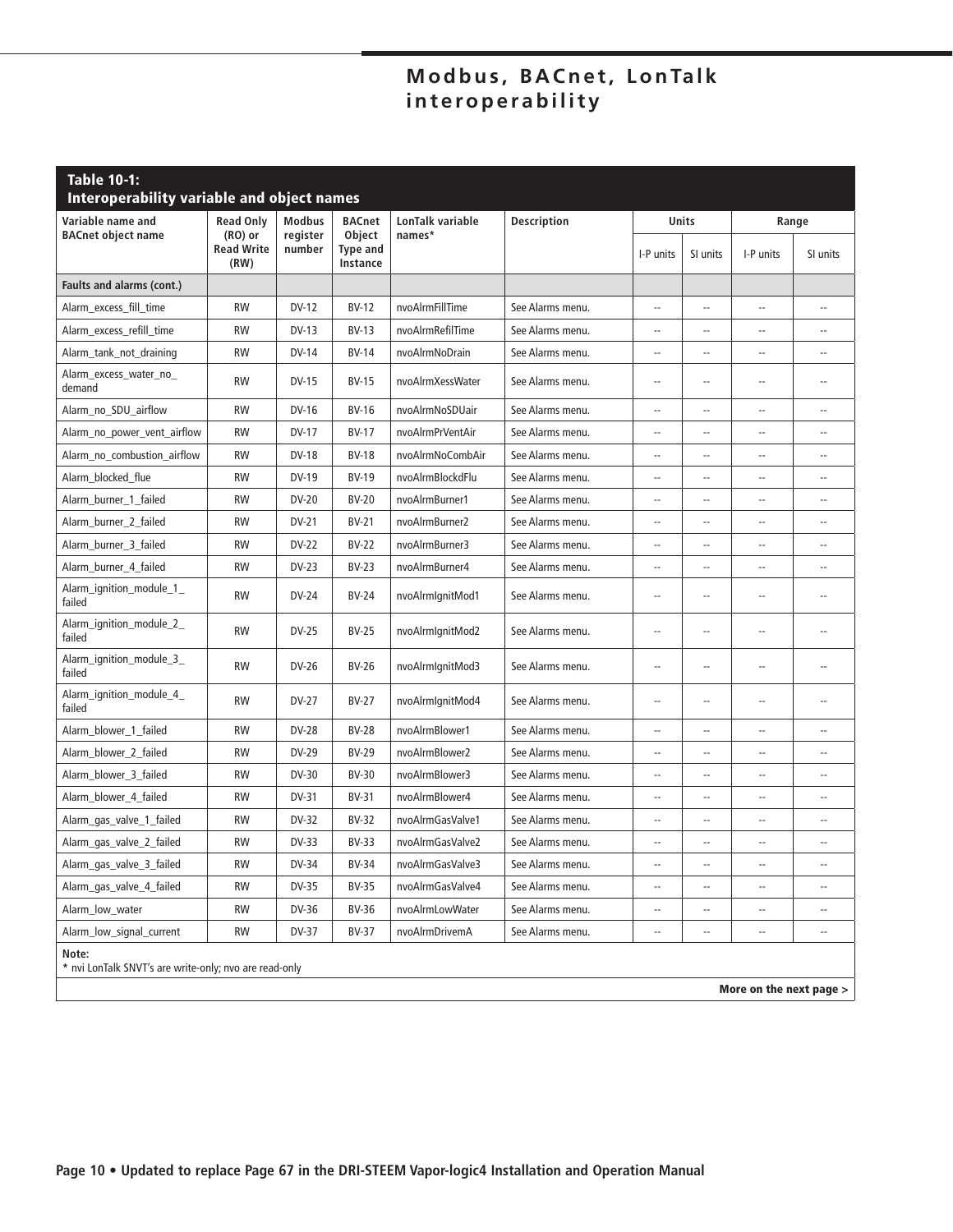| <b>Table 11-1:</b><br><b>Interoperability variable and object names</b> |                               |                           |                             |                            |                    |                          |                          |                |                          |  |
|-------------------------------------------------------------------------|-------------------------------|---------------------------|-----------------------------|----------------------------|--------------------|--------------------------|--------------------------|----------------|--------------------------|--|
| Variable name and<br><b>BACnet object name</b>                          | <b>Read Only</b><br>$(RO)$ or | <b>Modbus</b><br>register | <b>BACnet</b><br>Object     | LonTalk variable<br>names* | <b>Description</b> | <b>Units</b>             |                          | Range          |                          |  |
|                                                                         | <b>Read Write</b><br>(RW)     | number                    | <b>Type and</b><br>Instance |                            |                    | I-P units                | SI units                 | I-P units      | SI units                 |  |
| <b>Messages</b>                                                         |                               |                           |                             |                            |                    |                          |                          |                |                          |  |
| Message replace contactors                                              | <b>RW</b>                     | DV-38                     | <b>BV-38</b>                | nvoMsgReplCntctr           | See Messages menu. | $\overline{\phantom{a}}$ | $\overline{\phantom{a}}$ | $\overline{a}$ | $\overline{\phantom{a}}$ |  |
| Message_service_unit                                                    | <b>RW</b>                     | DV-39                     | <b>BV-39</b>                | nvoMsgSrviceUnit           | See Messages menu. | $\overline{\phantom{a}}$ | $\overline{a}$           | $\overline{a}$ | $-$                      |  |
| Message_drain_pending                                                   | <b>RW</b>                     | $DV-40$                   | <b>BV-40</b>                | nvoMsqDrainPend            | See Messages menu. | $\overline{\phantom{a}}$ | $\overline{\phantom{a}}$ | $\overline{a}$ | $\overline{a}$           |  |
| Message_no_duct_airflow                                                 | <b>RW</b>                     | DV-41                     | <b>BV-41</b>                | nvoMsqNoDuctAir            | See Messages menu. | $\overline{\phantom{a}}$ | $\overline{a}$           | $\overline{a}$ | $\overline{\phantom{0}}$ |  |
| Message interlock open                                                  | <b>RW</b>                     | DV-42                     | <b>BV-42</b>                | nvoMsgllockOpen            | See Messages menu. | $\overline{\phantom{a}}$ | $\overline{a}$           | $\overline{a}$ | $\overline{\phantom{a}}$ |  |
| Message_freeze_prevent_<br>draining                                     | <b>RW</b>                     | DV-43                     | $BV-43$                     | nvoMsqFreezDrain           | See Messages menu. |                          |                          |                |                          |  |
| Message_end-of-season_active                                            | <b>RW</b>                     | <b>DV-44</b>              | <b>BV-44</b>                | nvoMsqEOSactive            | See Messages menu. | $\overline{\phantom{a}}$ | $\overline{a}$           | $\overline{a}$ | $-$                      |  |
| Message_temp_comp_on                                                    | <b>RW</b>                     | <b>DV-45</b>              | <b>BV-45</b>                | nvoMsqTempCompOn           | See Messages menu. | $\overline{\phantom{a}}$ | $\overline{a}$           | $\overline{a}$ | $\overline{\phantom{a}}$ |  |
| Message clean probes                                                    | <b>RW</b>                     | DV-46                     | <b>BV-46</b>                | nvoMsqCleanProbe           | See Messages menu. | $\overline{\phantom{a}}$ | $\overline{a}$           | $-1$           | $\overline{\phantom{a}}$ |  |
| Message_duct_HL_trip                                                    | <b>RW</b>                     | DV-47                     | <b>BV-47</b>                | nvoMsqDuctHLtrip           | See Messages menu. | $\overline{\phantom{a}}$ | $\overline{\phantom{a}}$ | --             | --                       |  |
| Message_duct_HL_span                                                    | <b>RW</b>                     | <b>DV-48</b>              | <b>BV-48</b>                | nvoMsqDuctHLspan           | See Messages menu. | $\overline{\phantom{a}}$ | $\overline{a}$           | $\overline{a}$ | $\overline{a}$           |  |
| Message_insufficient_water                                              | <b>RW</b>                     | DV-49                     | <b>BV-49</b>                | nvoMsqH2Ocutout            | See Messages menu. | $\overline{\phantom{a}}$ | $\overline{a}$           | $\overline{a}$ | $\overline{\phantom{a}}$ |  |
| Message_boiling_temp_<br>calibrated                                     | <b>RW</b>                     | DV-50                     | <b>BV-50</b>                | nvoMsqBoilTempCl           | See Messages menu. | $\overline{\phantom{a}}$ | $\overline{\phantom{a}}$ | --             | --                       |  |
| Note:<br>* nvi LonTalk SNVT's are write-only; nvo are read-only         |                               |                           |                             |                            |                    |                          |                          |                |                          |  |